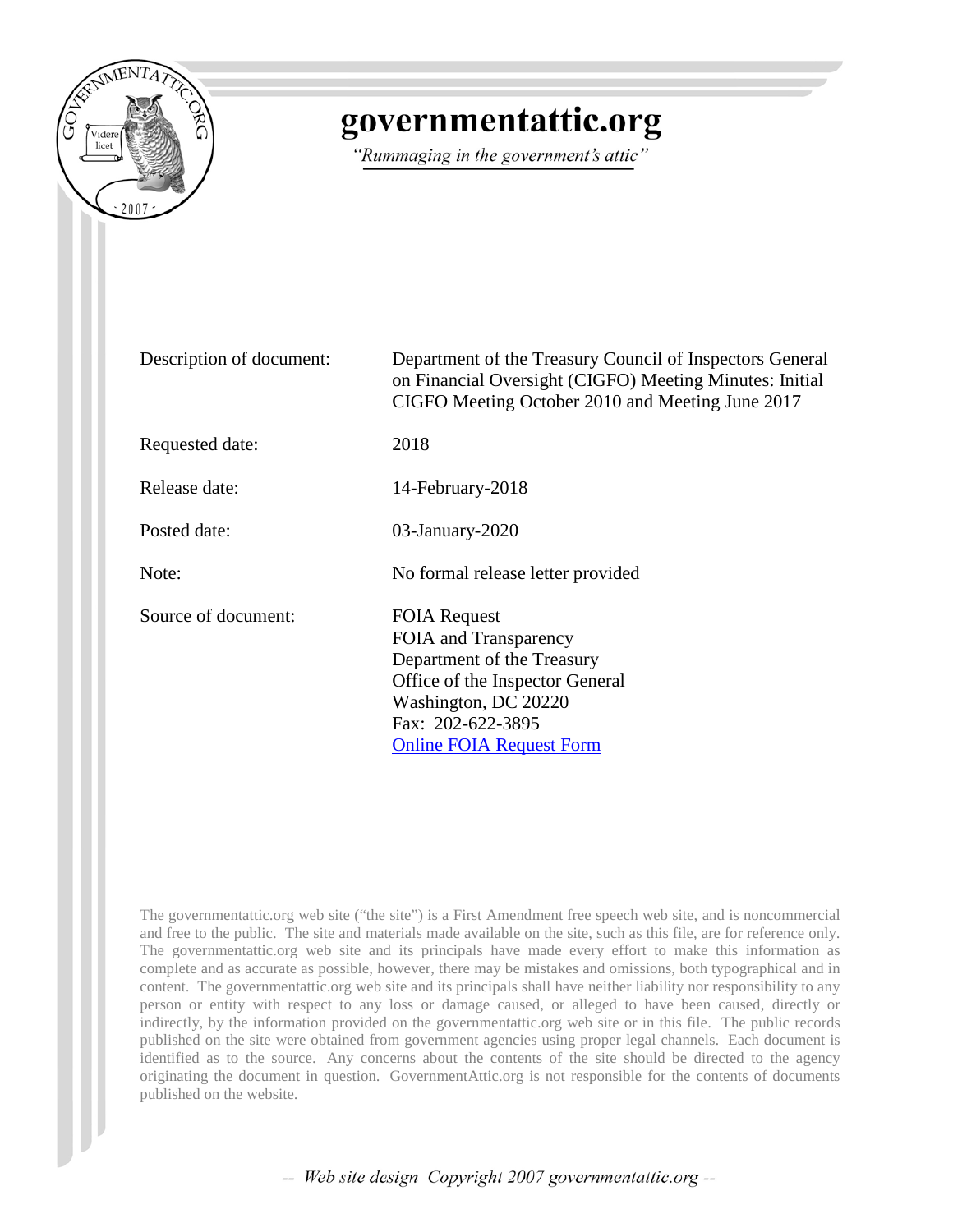# **Council of Inspectors General on Financial Oversight**

**Initial Meeting**

Thursday, October 21, 2010 Main Treasury Ulysses S. Grant Room 2127 10:00 a.m.

**Minutes** 

### Council Members Present

The Honorable Eric M. Thorson, IG, Department of the Treasury, Chair Elizabeth Coleman, IG, Board of Governors of the Federal Reserve A. Roy Lavik, IG, Commodity Futures Trading Commission James Heist, Assistant IG for Investigations, Department of Housing and Urban Development (substitute for Michael Stephens, Acting IG) The Honorable Jon T. Rymer, IG, Federal Deposit Insurance Corporation The Honorable Steve A. Linick, IG, Federal Housing Finance Agency William DeSarno, IG, National Credit Union Administration David Kotz, IG, Securities and Exchange Commission The Honorable Neil Barofsky, Special IG for the Troubled Asset Relief Program

## Others Attending

The Honorable Phyllis Fong, Chair, Council of Inspectors General on Integrity and Efficiency Tricia Hollis, CIGFO Executive Director

#### **Guests**

Glen Sears, Staff Director of the House Financial Services Subcommittee on Oversight and Investigations

Amias Gerety, Senior Advisor to the Assistant Secretary to Financial Institutions, Department of the Treasury

Laurie Schaffer, Assistant General Counsel for Banking and Finance, Department of the Treasury

The meeting was called to order by Chairman Thorson at 10:05 a.m.

Mr. Thorson introduced Glen Sears, Staff Director of the House Financial Services Subcommittee on Oversight and Investigations (O&I), chaired by Rep. Dennis Moore (D-KS), to discuss the Congressional intent behind the legislation creating the CIGFO.

Mr. Sears said the economic crisis has exposed cross-cutting problems over which no one single agency had jurisdiction. He stated that Congress determined that some entity needed to look at the systemic risks and take action and created the Financial Stability Oversight Council (FSOC). The CIGFO was created to provide oversight of the FSOC was charged with three key responsibilities – quarterly meetings, an annual report, and working groups.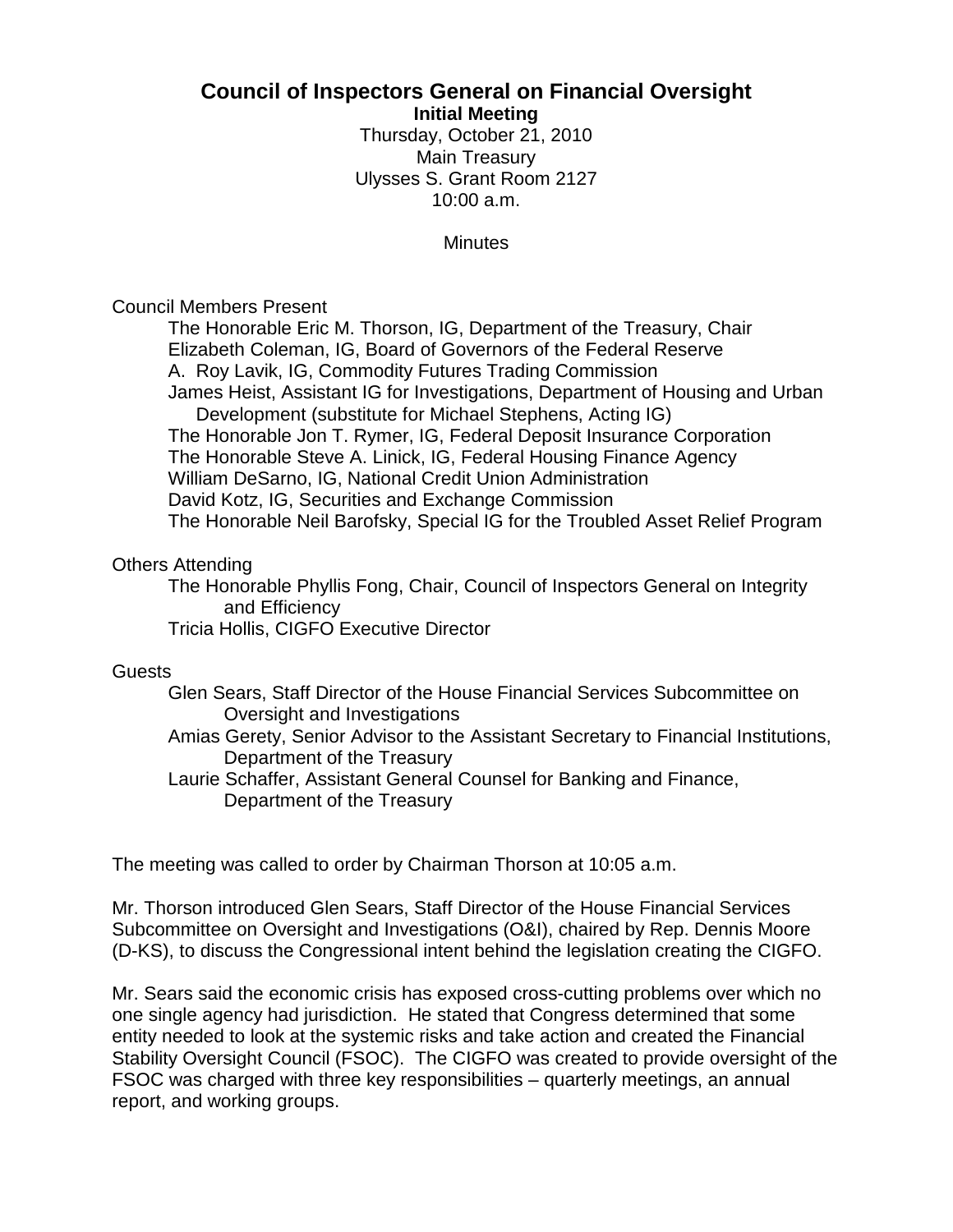Chairman Thorson introduced Amias Gerety, Senior Advisor to the Assistant Secretary to Financial Institutions, and Laurie Schaffer, Assistant General Counsel for Banking and Finance, of the Department of the Treasury to report on the Financial Stability Oversight Council.

Mr. Gerety indicated that FSOC was dealing with both operational challenges and policy challenges and was developing proposals to address them. He said that, to date, the FSOC has established by-laws and a transparency policy and was in the process of working out a budget and staff support.

Ms. Schaffer clarified the legal authority given to FSOC.

Chairman Thorson discussed the requirement of the CIGFO to compile an annual report with individual contributions as well as joint recommendations. He emphasized the importance of keeping CIGFO discussions confidential and stressed that ongoing communication with FSOC was critical to the success of both organizations.

Chairman Thorson opened the discussion up for questions from CIGFO members. Mr. Sears stressed the Congressional expectation that FSOC and CIGFO would have a collaborative relationship. He also stressed the need for confidentiality.

Council members discussed the mechanism for convening working groups, the authority necessary to perform the appropriate oversight of FSOC, and the challenges ahead in in carrying out the work.

Chairman Thorson asked for consideration of the draft Charter distributed to the CIGFO members in advance of the meeting. **On a motion by Mr. DeSarno, seconded by Ms. Coleman, the membership approved the Charter as modified by Mr. Barofsky** (see attached).

Chairman Thorson indicated the need for a Vice Chair and said that Ms. Coleman had indicated an interest in serving. **He asked if others were interested and, hearing none, asked for election of Ms. Coleman. Mr. Barofsky seconded and the membership approved the election of Elizabeth Coleman as Vice Chair**.

Chairman Thorson called on Ms. Hollis to discuss the proposed timeline for the CIGFO annual report and future standing meeting dates. He then opened the meeting for general discussion.

Council members again discussed the role of CIGFO in overseeing the FSOC and the authority of potential working groups. Chairman Thorson stated that he would call a meeting of CIGFO in late November and indicated that he would like to see Mr. Rymer head an ad hoc committee on governance issues.

Chairman Thorson adjourned the meeting at 11:50.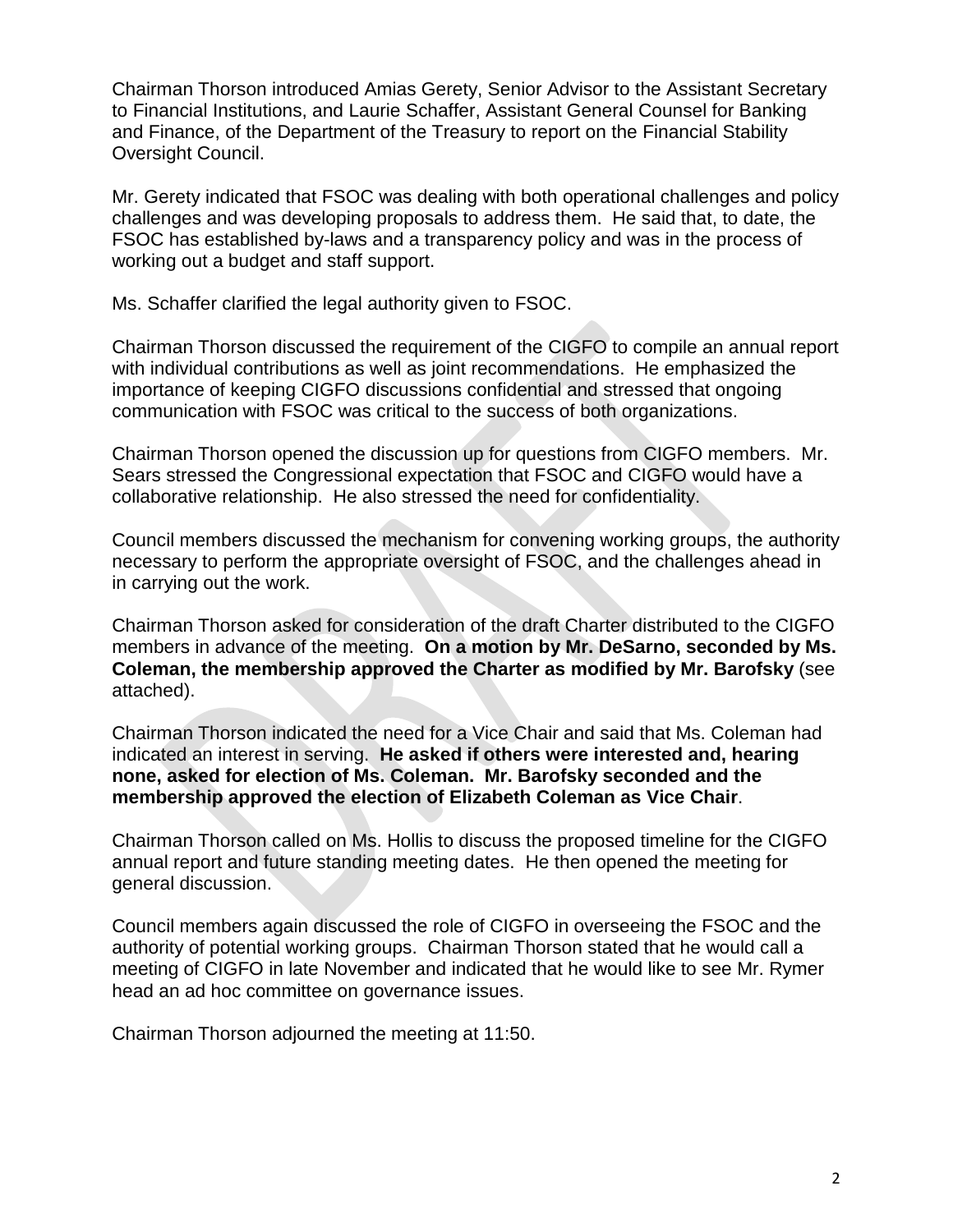#### **Council of Inspector General for Financial Oversight June 13, 2017 Main Treasury Room 4436 10:00a.m. Meeting Minutes**

#### **Council Members Present**

Eric M. Thorson, Chair

**Mark Bialek,** Inspector General, Board of Governors of the Federal Reserve System and Consumer Financial Protection Bureau ?

Helen Albert, Inspector General, U.S. Department of Housing and Urban Development James Hagen, Inspector General, National Credit Union Administration Jay Lerner, Inspector General, Federal Deposit Insurance Corporation Carl Hoecker, Inspector General, Securities and Exchange Commission

#### **Guests**

 $\ell$ 

 $\lambda$ 

 $\sim$ 

Deborah Harker, Assistant Inspector General for Audit, Office of Inspector General, Department of Treasury

Richard Delmar, Counsel, Office of Inspector General, Department of Treasury Susan Marshall, Executive Director, Council of Inspectors General on Financial Oversight

At 10:00 a.m. the Chair called the meeting to order and informed members about the availability of copies of the 2017 CIGFO Annual Report. CIGFO did not vote on any meeting minutes because the March meeting was cancelled due to inclement weather.

Next, the Chair introduced Richard Delmar, Counsel, Office of Inspector General, Department of Treasury. Delmar discussed CIGFO's statutory mandate in the Cybersecurity Information Sharing Act {CISA) requiring the organization to jointly submit with the Inspectors General of specific agencies, a report to Congress on the government's implementation of the new law. Stating that the final work product is due to Congress in December 2017, Delmar outlined the status of the work being conducted by various Inspectors General as well as the tentative timeline for completing project milestones. He concluded by saying that additional information about the draft CISA report would be discussed at the September CIGFO meeting.

As a follow on to Delmar's presentation, Harker, on behalf of the Federal Housing Finance Agency Inspector General, outlined a working group audit proposal to review FSOC member agency CISA compliance for inclusion in the second biennial CISA report to Congress. The proposal, as drafted, was reviewed by the members, Thorson asked for a motion to adopt it and it was approved by unanimous consent.

Afterwards Delmar briefed the members on the efforts underway to fulfill the directives outlined in the President's **Executive Order on Care Principals for Regulating the United States Financial System** and discussed the findings included in the first of several reports prepared in response to the Instructions in the Order -- **A Financial System That Creates Economic Opportunities Banks and Credit Unions.** Delmar said the report included recommendation to Congress to take action to expand the Financial Stability